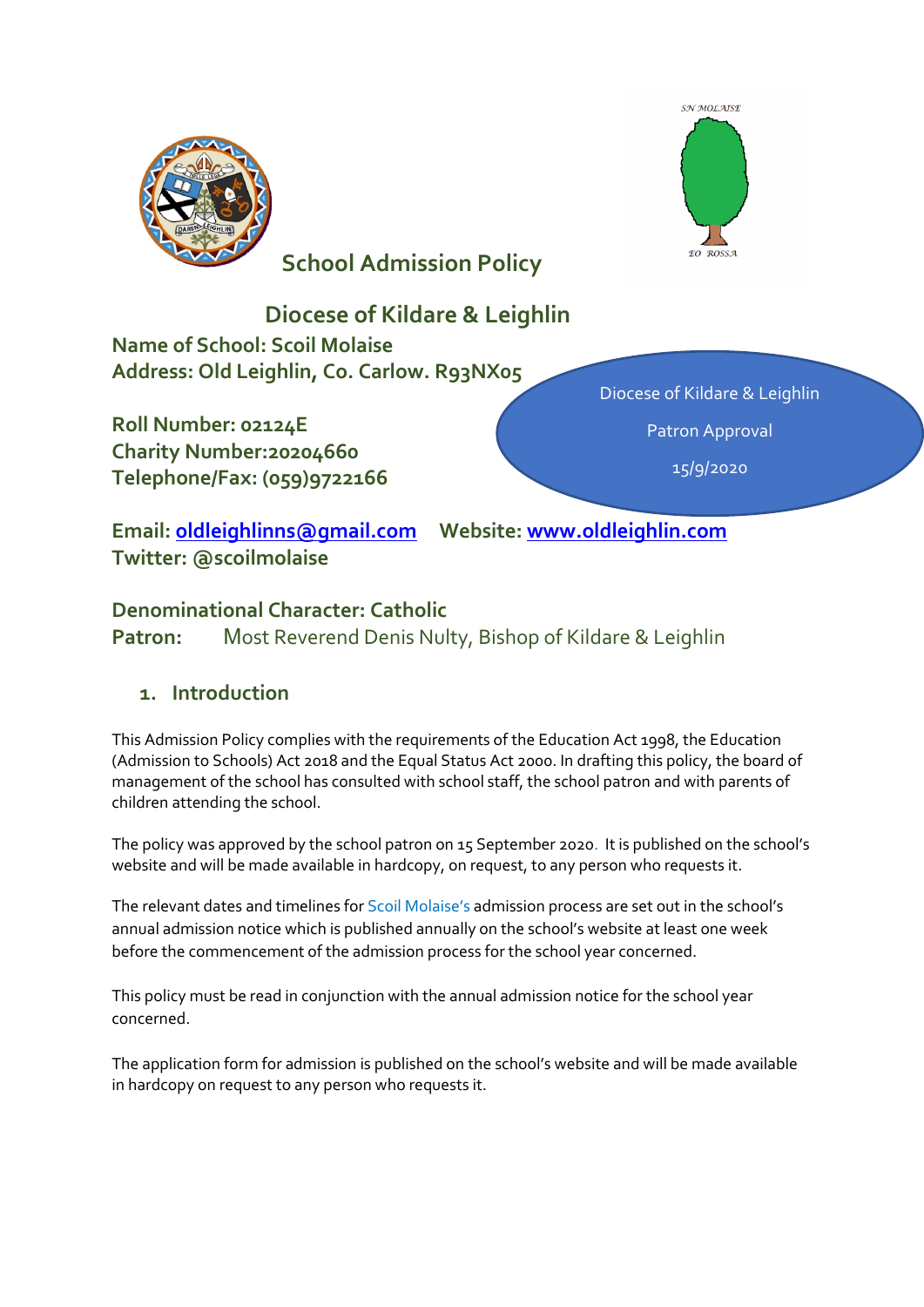# **2. Characteristic spirit and general objectives of the school**

Scoil Molaise is a Catholic co-educational primary school with a Catholic ethos. The Bishop of Kildare & Leighlin is the Patron of this school.

'Catholic schools are communities which are open, welcoming and inclusive. Therefore, Catholic schools may include children who adhere to other religions or other stances for living. While mindful of their duty to educate in the distinctive beliefs, values, and practices of the Catholic community, teachers will bear witness to an attitude of respect for and appreciation of all'.

### *'The Catholic Preschool & Primary Religious Education Curriculum p15'*

Catholic Ethos' in the context of a Catholic primary school means the ethos and characteristic spirit of the Roman Catholic Church, which aims at promoting:

- the full and harmonious development of all aspects of the person of the pupil, including the intellectual, physical, cultural, moral and spiritual aspects; and
- a living relationship with God and with other people; and
- a philosophy of life inspired by belief in God and in the life, death and resurrection of Jesus; and the formation of the pupils in the Catholic faith,
- and which school provides religious education for the pupils in accordance with the doctrines, practices and traditions of the Roman Catholic Church, and/or such ethos and/or characteristic spirit as may be determined or interpreted from time to time by the Irish Episcopal Conference.

In accordance with S.15 (2) (b) of the Education Act, 1998 the Board of Management of Scoil Molaise shall uphold, and be accountable to the patron for so upholding, the characteristic spirit of the school as determined by the cultural, educational, moral, religious, social, linguistic and spiritual values and traditions which inform and are characteristic of the objectives and conduct of the school.

### *Scoil Molaise, Old Leighlin:*

- *Creates a safe and happy learning environment where every child is encouraged and enabled to develop to their full unique potential as human beings.*
- *Seeks educational excellence.*
- *Provides religious education programmes that confirm and deepen the child's understanding of the Catholic faith.*
- *Is an inclusive and respectful community, welcoming students of all denominations and of none.*
- *Builds an environment of care and concern for others.*
- *Acknowledges the role of parents as primary educators and provides opportunities for their participation in the life of the school.*
- *Works in partnership with parents and the parish community.*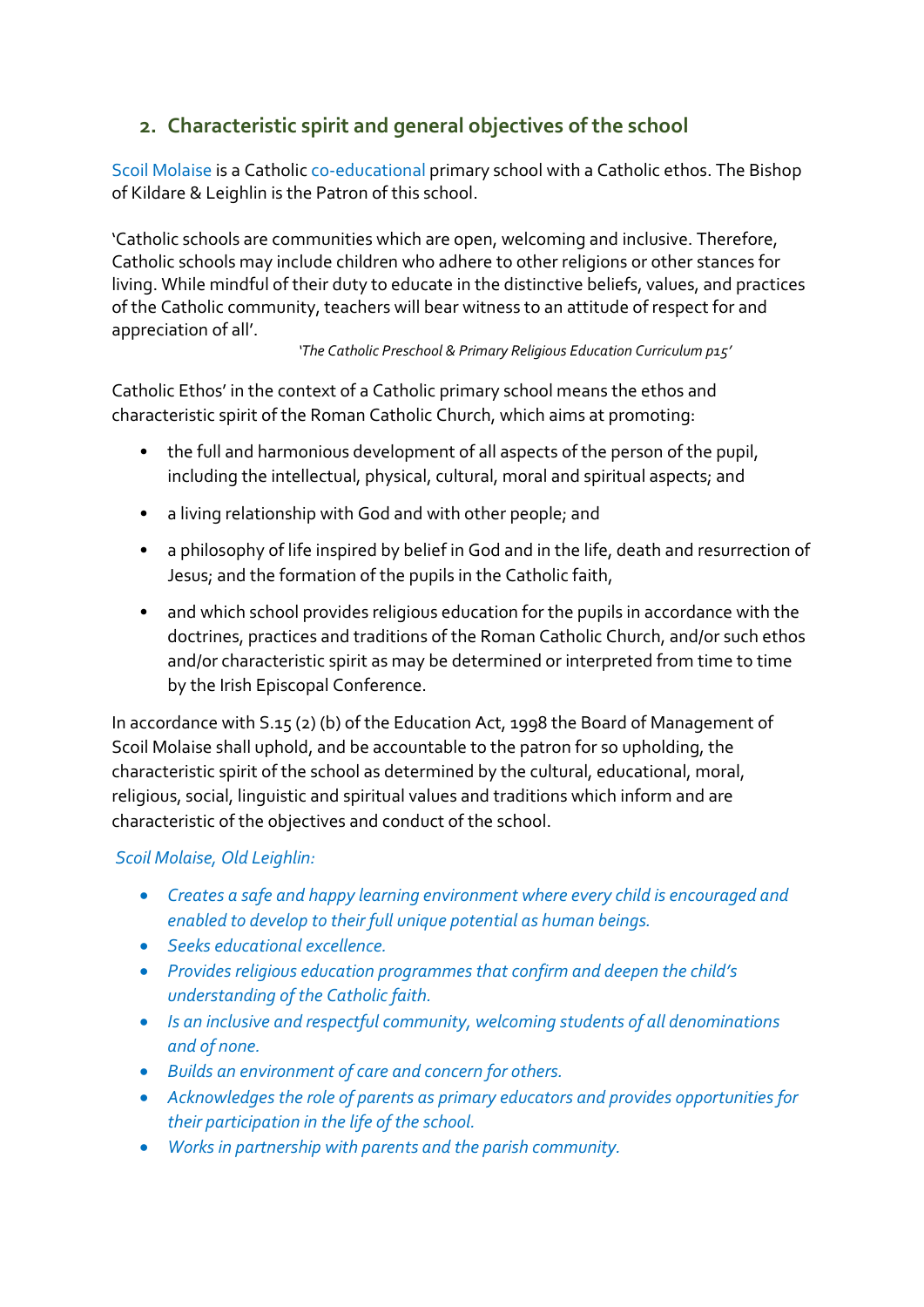- *Nurtures the child's appreciation and understanding of the sacramental life of the church.*
- *Displays the symbols of our rich Catholic faith tradition.*
- *Spends time as a school community in reflection, prayer, ritual, celebrating the Eucharist and other sacraments to develop the life of each person in the school community.*

### **3. Admission Statement**

Scoil Molaise will not discriminate in its admission of a student to the school on any of the following:

- the gender ground of the student or the applicant in respect of the student concerned,
- the civil status ground of the student or the applicant in respect of the student concerned,
- the family status ground of the student or the applicant in respect of the student concerned,
- the sexual orientation ground of the student or the applicant in respect of the student concerned,
- the religion ground of the student or the applicant in respect of the student concerned,
- the disability ground of the student or the applicant in respect of the student concerned,
- the ground of race of the student or the applicant in respect of the student concerned,
- the Traveller community ground of the student or the applicant in respect of the student concerned, or
- the ground that the student or the applicant in respect of the student concerned has special educational needs

As per section 61 (3) of the Education Act 1998, 'civil status ground', 'disability ground', 'discriminate', 'family status ground', 'gender ground', 'ground of race', 'religion ground', 'sexual orientation ground' and 'Traveller community ground' shall be construed in accordance with section 3 of the Equal Status Act 2000.

#### **Denominational school:**

Scoil Molaise is a school whose objective is to provide education in an environment which promotes certain religious values and does not discriminate where it refuses to admit as a student a person who is not Catholic and it is proved that the refusal is essential to maintain the ethos of the school.

#### **School with special education classes:**

Scoil Molaise is a school which has established two classes, with the approval of the Minister for Education and Skills, which provides an education exclusively for students with a category or categories of special educational needs specified by the Minister and may refuse to admit to the class a student who does not have the category of needs specified.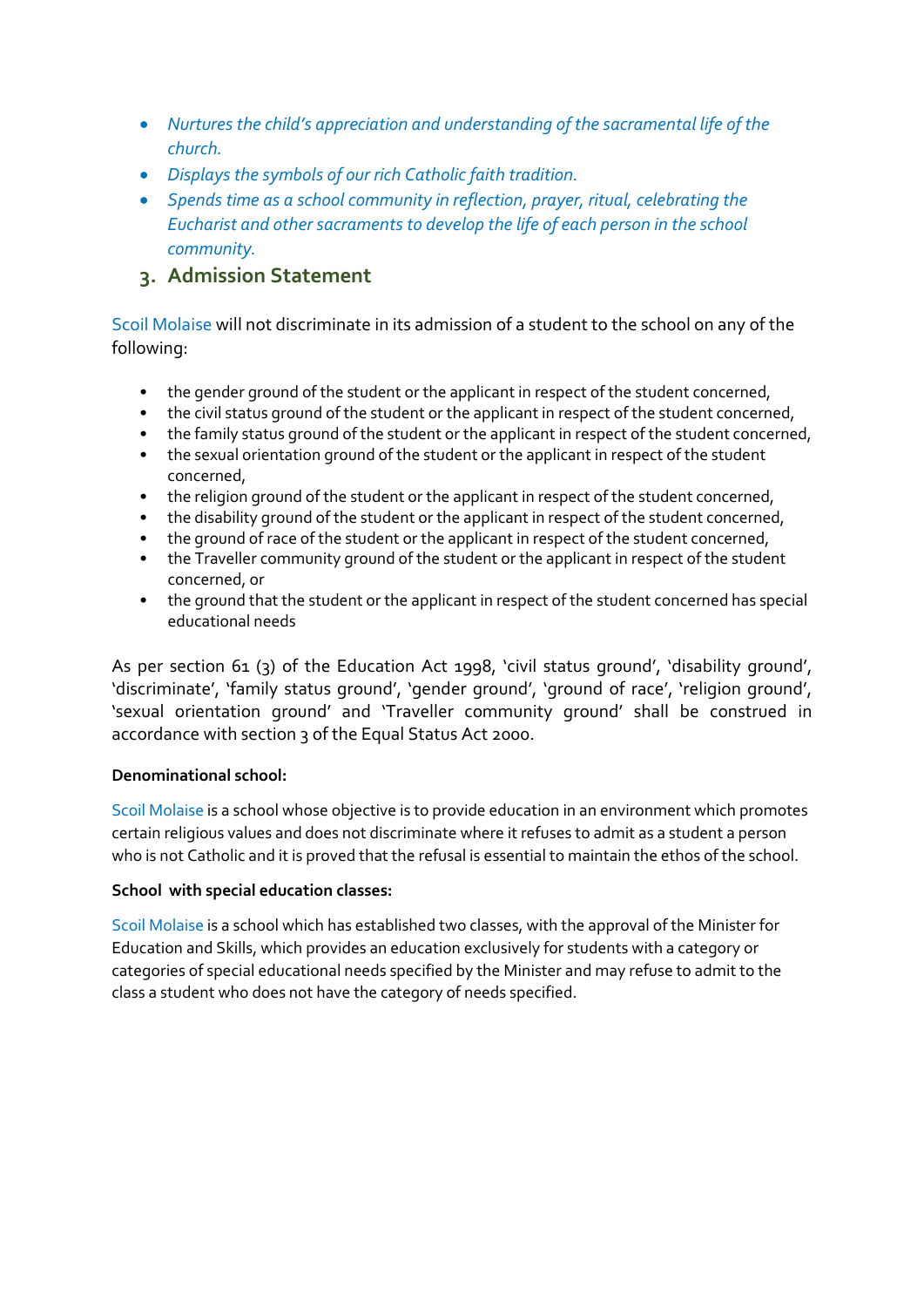# **4. Categories of Special Educational Needs catered for in the School/Special Classes**

Scoil Molaise is a mainstream school with two special classes attached. The Minister for Education approved the establishment of these two classes to provide an education exclusively for students with Autism / Autistic Spectrum Disorder (ASD).

**In order to be eligible for enrolment in our special classes, an applicant must have a diagnosis of Autistic Spectrum Disorder (ASD), in line with DSM IV/V or ICD10. A recommendation from a relevant healthcare professional, confirming that the placement would be an appropriate setting for the child's needs, is also required. The Board will request a copy of the applicant's medical and/or psychological report in order to establish his or her eligibility for enrolment in the special class.** 

**All special class placements will be reviewed annually**.

### **5. Admission of Students**

This school shall admit each student seeking admission except where –

- the school is oversubscribed (please see section 6 below for further details)
- a parent of a student, when required by the principal in accordance with section 23(4) of the Education (Welfare) Act 2000, fails to confirm in writing that the code of behaviour of the school is acceptable to him or her and that he or she shall make all reasonable efforts to ensure compliance with such code by the student

### **Scoil Molaise is a denominational school**

Scoil Molaise is a Catholic school, and may refuse to admit as a student a person who is not of Catholic denomination, where it is proved that the refusal is essential to maintain the ethos of the school.

### **Scoil Molaise is a school with special education classes**

The special classes attached to Scoil Molaise provides an education exclusively for students with Autism/Autistic Spectrum Disorder(ASD) and the school will refuse admission to this class, where the student concerned does not have the specified category of special educational needs provided for in this class.

### 6. **Oversubscription**

In the event that the school is oversubscribed, the school will, when deciding on applications for admission, apply the following selection criteria in the order listed below to those applications that are received within the timeline for receipt of applications as set out in the school's annual admission notice:

• **Siblings of current pupils - Priority will be given to brothers and sisters of current pupils attending Scoil Molaise.**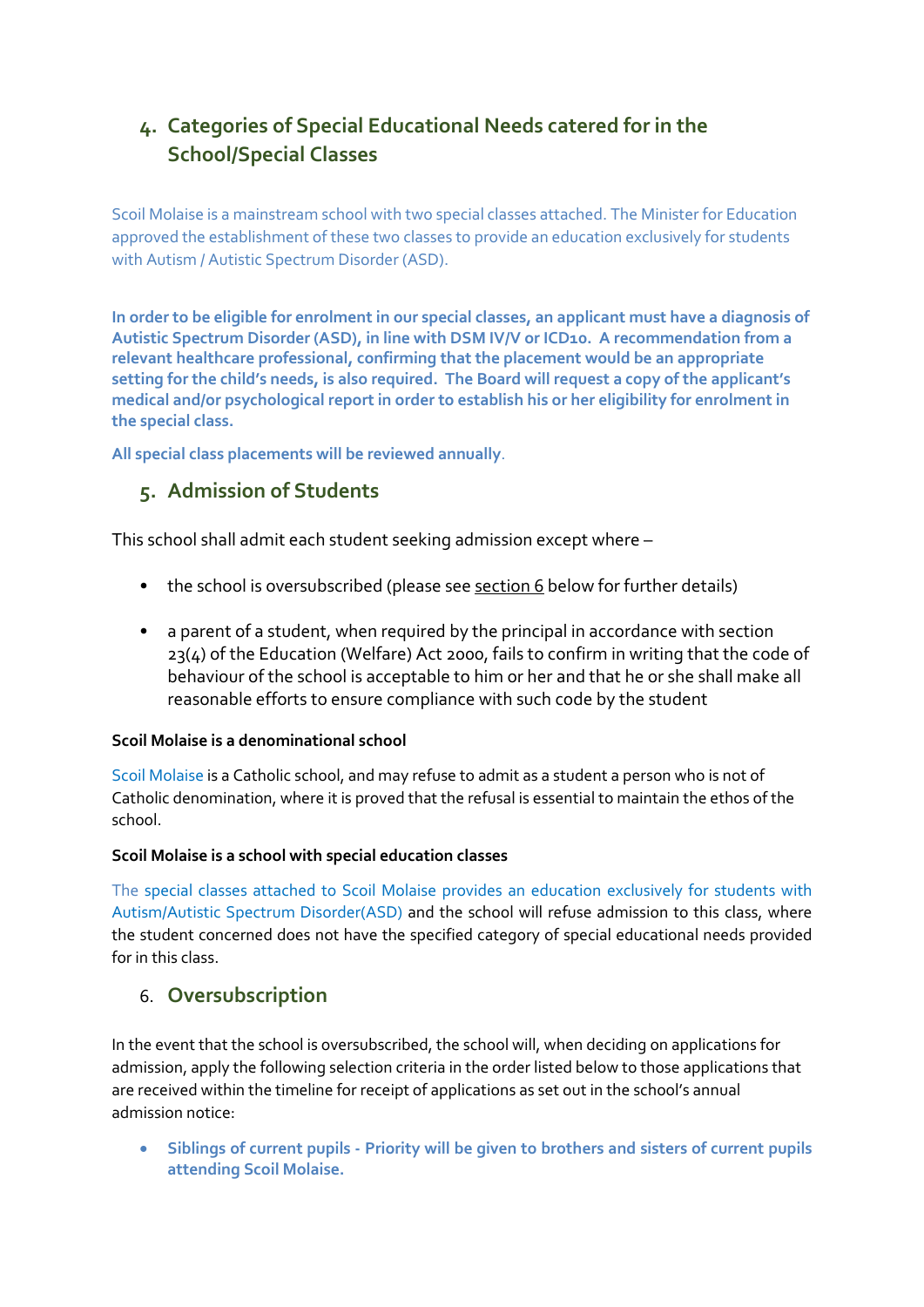- **Siblings of past pupils - Priority will be given to siblings of past pupils who have attended Scoil Molaise.**
- **Proximity to the school- Priority will be given to applicants living closest to the school, using the shortest possible route by road. Google maps, together with school and household eircodes, will be used to determine proximity to the school.**

In the event that there are two or more students tied for a place or places in any of the selection criteria categories above (the number of applicants exceeds the number of remaining places), the following arrangements will apply:

### **Priority will be given to the eldest applicant within the relevant categories above.**

### **7. What will not be considered or taken into account**

In accordance with section 62(7) (e) of the Education Act, the school will not consider or take into account any of the following in deciding on applications for admission or when placing a student on a waiting list for admission to the school:

- a student's prior attendance at a pre-school or pre-school service, including naíonraí,
- the payment of fees or contributions(howsoever described) to the school;
- a student's academic ability, skills or aptitude; other than in relation to admission to a special class insofar as it is necessary in order to ascertain whether or not the student has the category of special educational needs concerned.
- the occupation, financial status, academic ability, skills or aptitude of a student's parents;
- a requirement that a student, or his or her parents, attend an interview, open day or other meeting as a condition of admission;
- a student's connection to the school by virtue of a member of his or her family attending or having previously attended the school; other than siblings of a student attending or having attended the school as outlined in Section 6.
- the date and time on which an application for admission was received by the school, This is subject to the application being received at any time during the period specified for receiving applications set out in the annual admission notice of the school for the school year concerned.

### **8. Decisions on applications**

All decisions on applications for admission to Scoil Molaise will be based on the following:

- Our school's admission policy.
- The school's annual admission notice.
- The information provided by the applicant in the school's official application form received during the period specified in our annual admission notice for receiving applications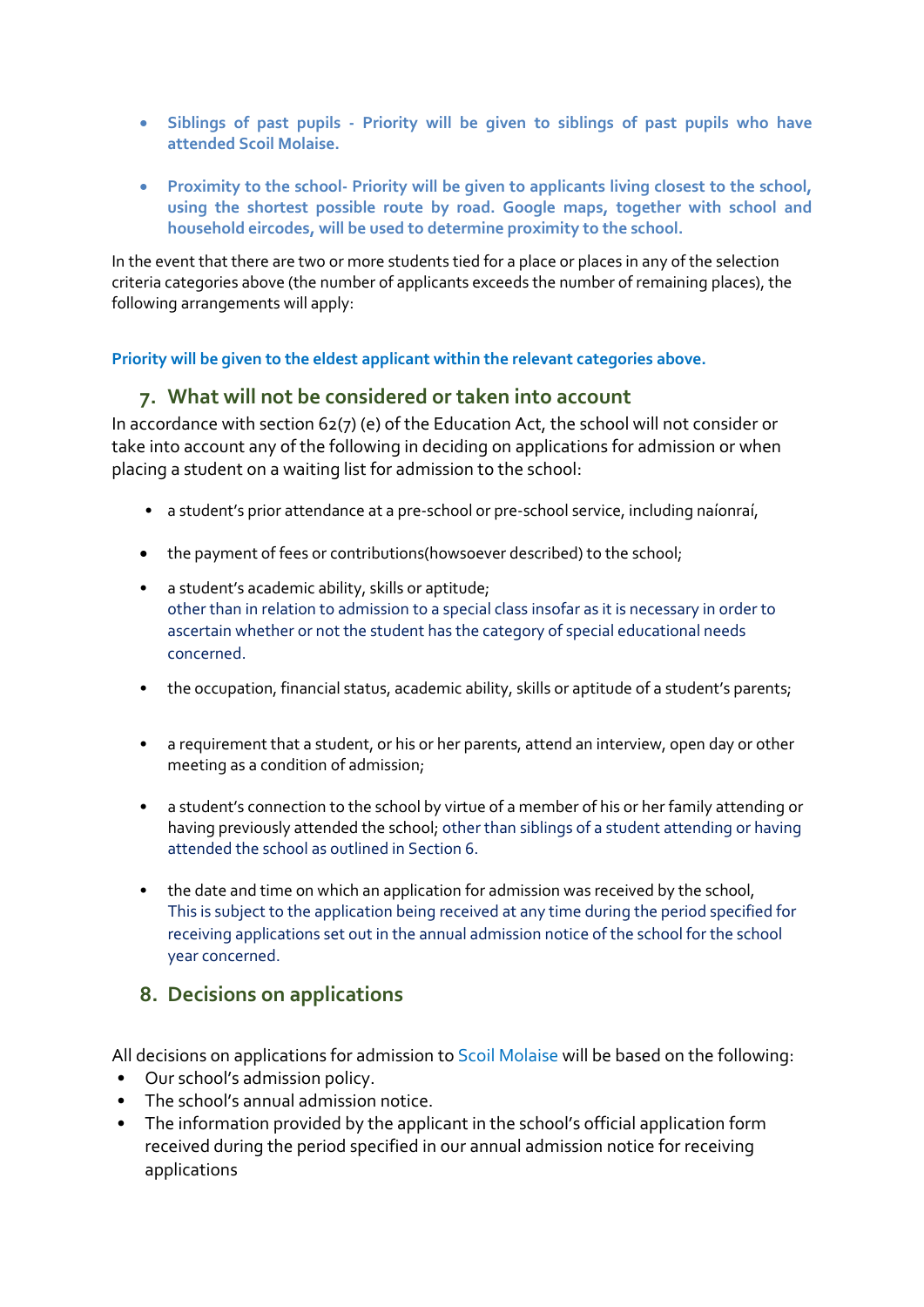(Please see section  $14$  below in relation to applications received outside of the admissions period and section 15 below in relation to applications for places in years other than the intake group.)

Selection criteria that are not included in our school admission policy will not be used to make a decision on an application for a place in our school.

# **9. Notifying applicants of decisions**

Applicants will be informed in writing as to the decision of the school, within the timeline outlined in the annual admissions notice.

If a student is not offered a place in our school, the reasons why they were not offered a place will be communicated in writing to the applicant, including, where applicable, details of the student's ranking against the selection criteria and details of the student's place on the waiting list for the school year concerned.

Applicants will be informed of the right to seek a review/right of appeal of the school's decision (see section 18 below for further details).

# **10. Acceptance of an offer of a place by an applicant**

In accepting an offer of admission from Scoil Molaise, you must indicate—

(i) whether or not you have accepted an offer of admission for another school or schools. If you have accepted such an offer, you must also provide details of the offer or offers concerned and

(ii) whether or not you have applied for and are awaiting confirmation of an offer of admission from another school or schools, and if so, you must provide details of the other school or schools concerned.

# **11.Circumstances in which offers may not be made or may be withdrawn**

An offer of admission may not be made or may be withdrawn by Scoil Molaise where—

- it is established that information contained in the application is false or misleading.
- an applicant fails to confirm acceptance of an offer of admission on or before the date set out in the annual admission notice of the school.
- the parent of a student, when required by the principal in accordance with section 23(4) of the Education (Welfare) Act 2000, fails to confirm in writing that the code of behaviour of the school is acceptable to him or her and that he or she shall make all reasonable efforts to ensure compliance with such code by the student; or
- an applicant has failed to comply with the requirements of 'acceptance of an offer' as set out in section 10 above.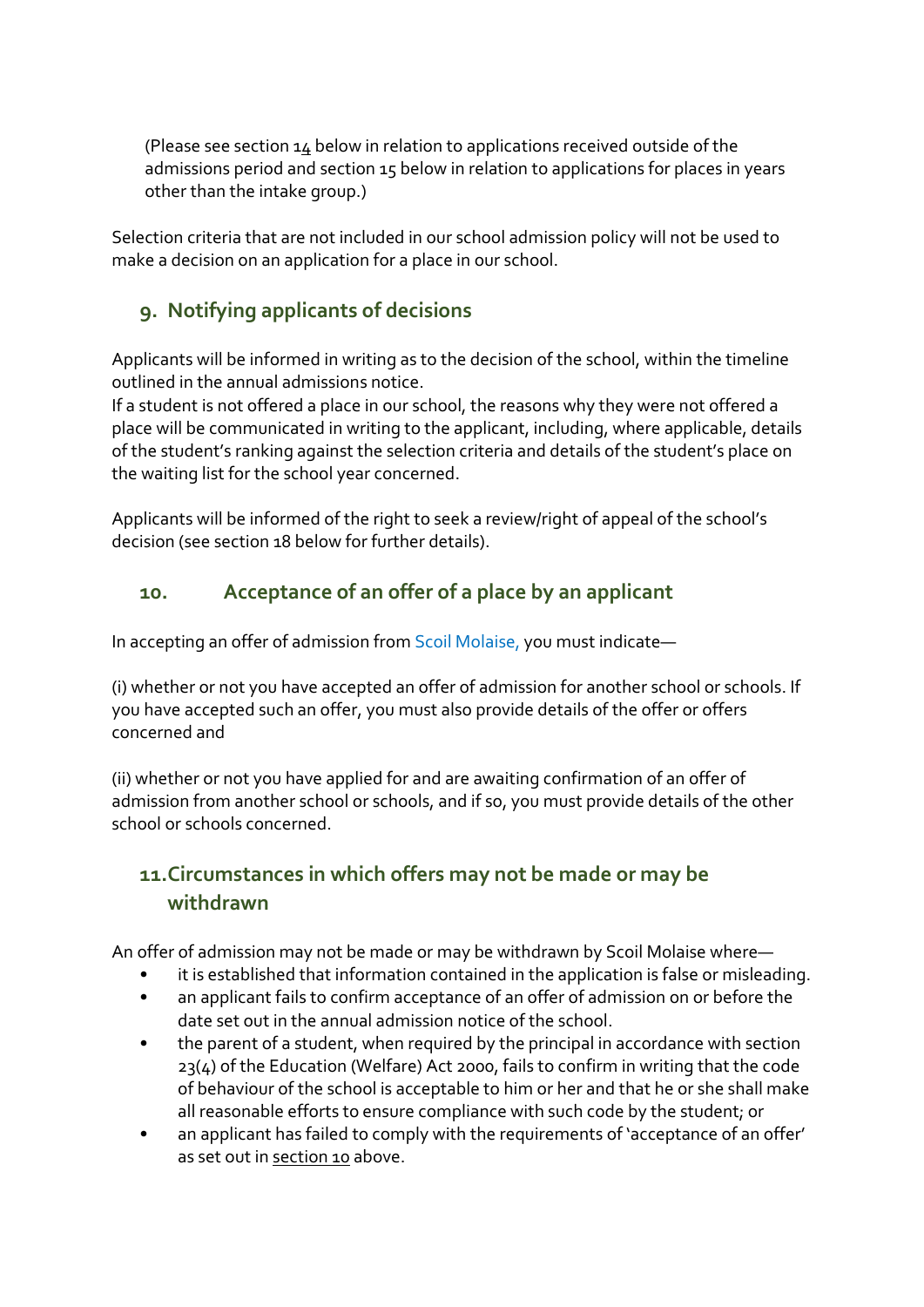### **12. Sharing of Data with other schools**

Applicants should be aware that section 66(6) of the Education (Admission to Schools) Act 2018 allows for the sharing of certain information between schools in order to facilitate the efficient admission of students.

Section 66(6) allows a school to provide a patron or another board of management with a list of the students in relation to whom—

(i) an application for admission to the school has been received,

(ii) an offer of admission to the school has been made, or

(iii) an offer of admission to the school has been accepted.

The list may include any or all of the following:

(i) the date on which an application for admission was received by the school;

(ii) the date on which an offer of admission was made by the school;

(iii) the date on which an offer of admission was accepted by an applicant;

(iv) a student's personal details including his or her name, address, date of birth and personal public service number (within the meaning of section 262 of the Social Welfare Consolidation Act 2005).

Enrolment information for all Junior Infant pupils will be uploaded on Primary Online Database(POD) within two weeks from the closing date for receipt of applications.

Relevant details will be shared between parish schools by the third week after the closing date for applications.

Failure by any board of management to share this information when requested will result in the Patron seeking the information and facilitating its sharing.

# **13.Waiting list in the event of oversubscription**

In the event of there being more applications to the school year concerned than places available, a waiting list of students whose applications for admission to Scoil Molaise were unsuccessful due to the school being oversubscribed will be compiled and will remain valid for the school year in which admission is being sought.

Placement on the waiting list of Scoil Molaise is in the order of priority assigned to the students' applications after the school has applied the selection criteria in accordance with this admission policy.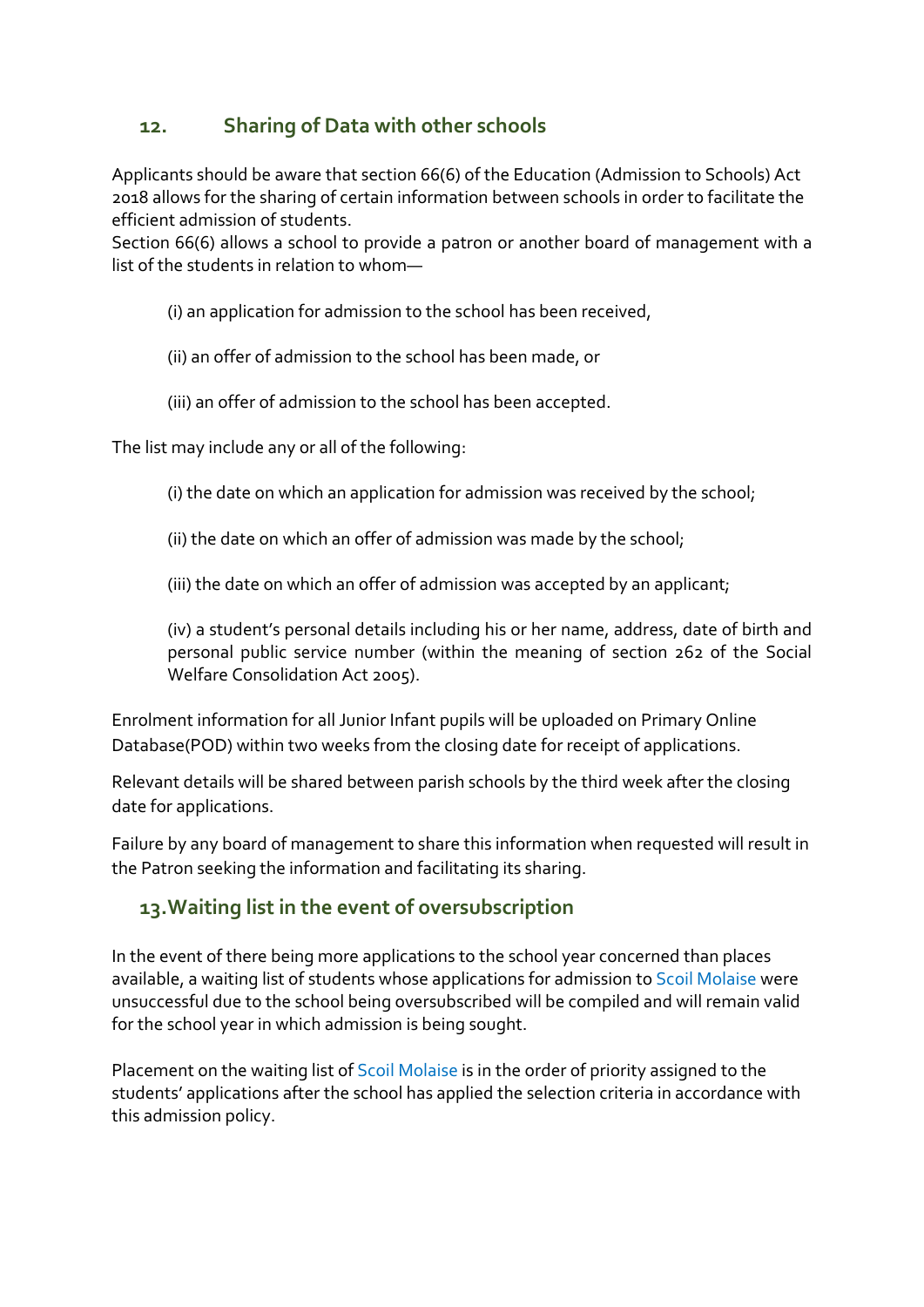Applicants whose applications are received after the closing date, outlined in the Annual Admission Notice, will be placed at the end of the waiting list in order of the date of receipt of the application.

Offers of any subsequent places that become available for and during the school year in relation to which admission is being sought will be made to those students on the waiting list, in accordance with the order of priority in relation to which the students have been placed on the list.

### **14. Late Applications**

All applications for admission received after the closing date as outlined in the annual admission notice will be considered and decided upon in accordance with our school's admissions policy, the Education Admissions to School Act 2018 and any regulations made under that Act.

Late applicants will be notified of the decision in respect of their application no later than three weeks after the date on which the school received the application. Late applicants will be offered a place if there is a place available. In the event that there is no place available, the name of the applicant will be added to the waiting list as set out in Section 13.

# **15. Procedures for admission of students to other years and during the school year**

The procedures of the school in relation to the admission of students who are not already admitted to the school to classes or years other than the school's intake group are as follows:

All applications for admission of students who are not already admitted to the school to classes or years other than the school's intake group will be considered and decided upon in accordance with our school's admission policy, the Education Admissions to School Act 2018 and any regulations made under that Act. The school will consider all applications in line with the specified criteria and a decision will be communicated to applicants within 21 days from the closing date of receipt of applications as outlined in the Annual Admission Notice. Students will be admitted once the school has approved the application using the specified criteria if there is space available. If there is no space available the applicant will be added to the waiting list as set out in section 13.

The procedures of the school in relation to the admission of students who are not already admitted to the school, after the commencement of the school year in which admission is sought, are as follows:

Pupils who transfer from another school may be admitted at any time after the school has approved the application using the specified criteria if there is space available. The school will issue a decision to parents within 21 days of receipt of the application. If there is no space available the applicant will be added to the waiting list as set out in section 13.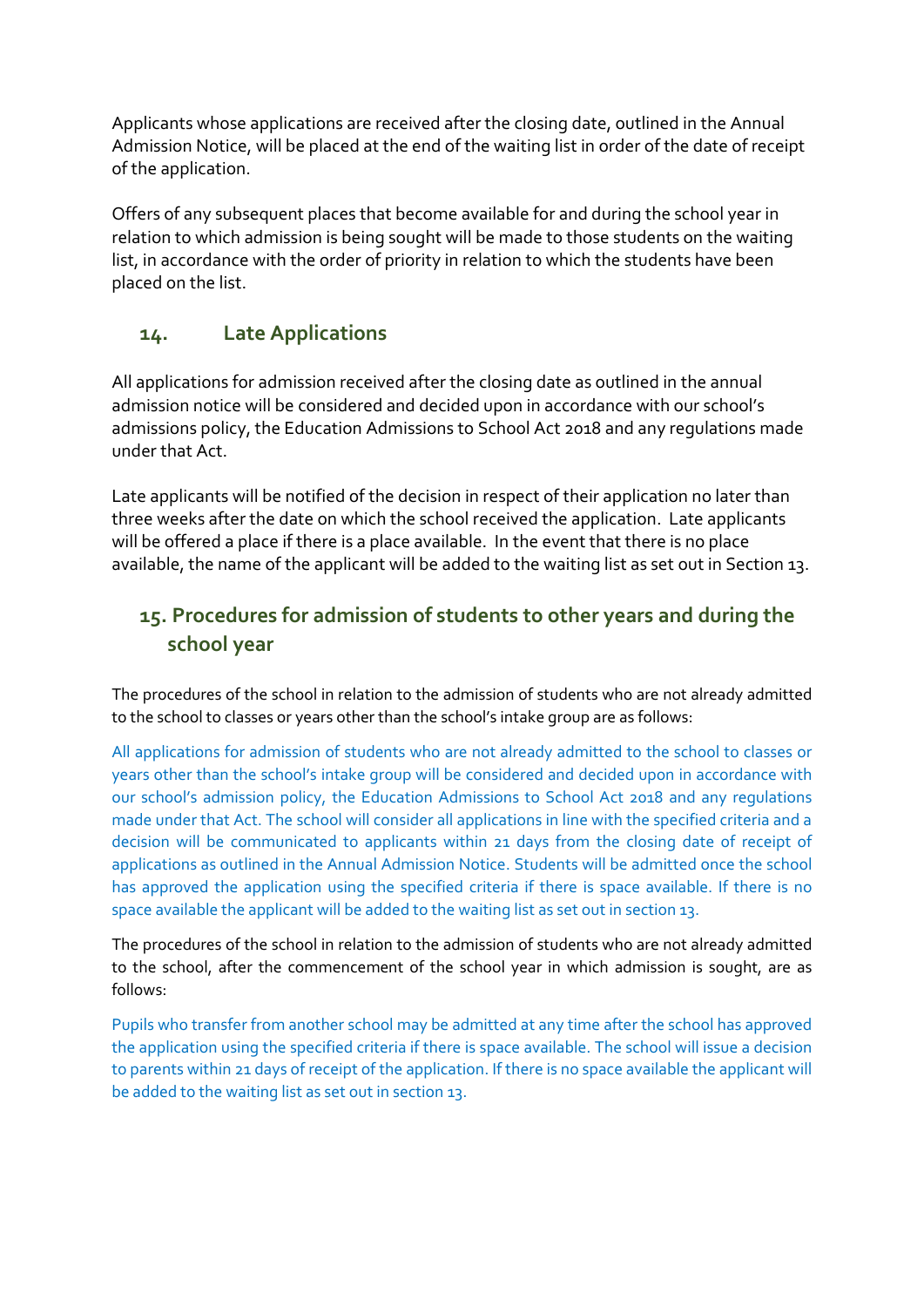### **16. Declaration in relation to the non-charging of fees**

The board of Scoil Molaise or any persons acting on its behalf will not charge fees for or seek payment or contributions (howsoever described) as a condition of-

- an application for admission of a student to the school, or
- the admission or continued enrolment of a student in the school.

### **17.Arrangements regarding students not attending religious instruction**

A written request should be made to the principal of the school. A meeting will then be arranged with the parent(s) to discuss how the request may be accommodated by the school.

### **18. Reviews/appeals**

#### **Review of decisions by the Board of Management**

The parent of the student, or in the case of a student may request the board to review a decision to refuse admission. Such requests must be made in accordance with Section 29C of the Education Act 1998.

The timeline within which such a review must be requested and the other requirements applicable to such reviews are set out in the procedures determined by the Minister under section 29B of the Education Act 1998 which are published on the website of the Department of Education and Skills.

The board will conduct such reviews in accordance with the requirements of the procedures determined under Section 29B and with section 29C of the Education Act 1998.

**Note:** Where an applicant has been refused admission due to the school being oversubscribed, the applicant **must request a review** of that decision by the board of management prior to making an appeal under section 29 of the Education Act 1998.

Where an applicant has been refused admission due to a reason other than the school being oversubscribed, the applicant **may request a review** of that decision by the board of management prior to making an appeal under section 29 of the Education Act 1998.

In both circumstances the applicant must request a review of that decision by the Board of Management within three weeks of the date of the letter refusing admission to the school.

### **Right of appeal**

Under Section 29 of the Education Act 1998, the parent of the student may appeal a decision of this school to refuse admission.

An appeal may be made under Section 29 (1) (c) (i) of the Education Act 1998 where the refusal to admit was due to the school being oversubscribed.

An appeal may be made under Section 29 (1) (c) (ii) of the Education Act 1998 where the refusal to admit was due a reason other than the school being oversubscribed.

Where an applicant has been refused admission due to the school being oversubscribed, the applicant **must request a review** of that decision by the board of management **prior to making an appeal** under section 29 of the Education Act 1998. (see Review of decisions by the Board of Management)